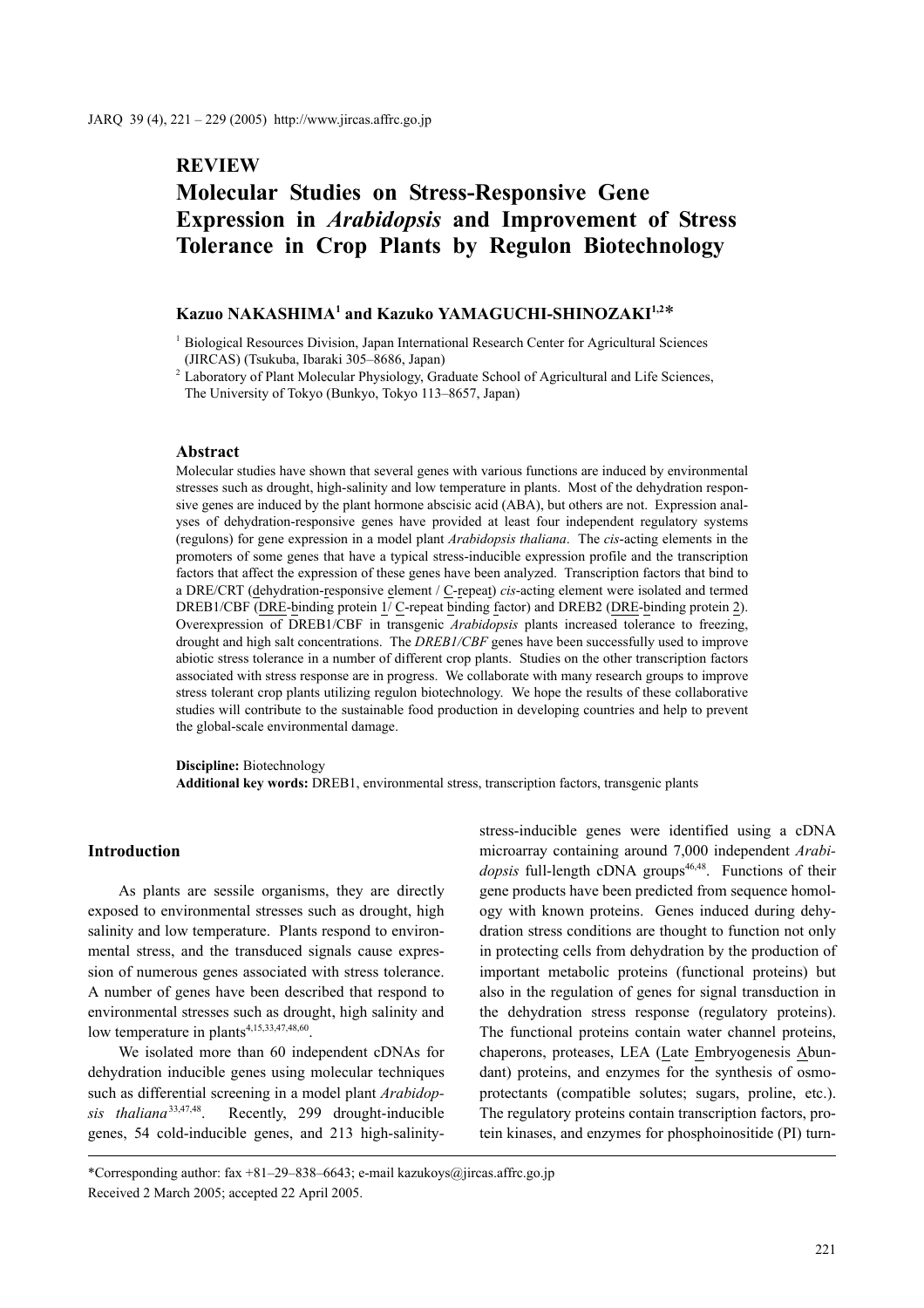over, and enzymes for the synthesis of the plant hormone abscisic acid (ABA). So far, various kinds of functional proteins such as enzymes for the synthesis of osmoprotectants were overexpressed in plants to improve the stress tolerance<sup>5,59</sup>. However, it seems that the engineering of one enzyme is not enough as many kinds of stress responses are necessary for plants to survive in severe stress conditions.

In plants, one transcription factor can control the expression of many target genes through the specific binding of the transcription factor to the *cis*-acting element in the promoters of the target genes. Such kind of a transcription unit is called a "regulon". Northern analysis of dehydration-inducible genes revealed that there appear to be at least four independent regulons in *Arabidopsis* (Fig. 1). They are (1) DREB regulon, (2) NAC (NAM, ATAF1, 2, and CUC2) and ZF-HD (zinc-finger homeodomein) regulon, (3) AREB/ABF (ABA-responsive element binding protein / ABA-responsive element binding factor) regulon, and (4) MYC (myelocytomatosis oncogene) and MYB (myeloblastosis oncogene) regulon. The DREB regulon and the NAC and ZF-HD regulon are ABA-independent. The AREB/ABF regulon and the MYC and MYB regulon are ABA-dependent. Regulon biotechnology, by controlling the expression of the regulon system, is expected to improve the tolerance against stresses in plants.

### **DREB regulon involved in ABA-independent gene expression**

#### **1. Isolation of DREB1/CBF regulon and DREB2 regulon**

The promoter of an *Arabidopsis* drought-, highsalinity- and cold-inducible gene *RD29A* (*responsive to dehydration 29A*) encoding a LEA-like protein has been



#### **Fig. 1. Regulatory network of gene expression in response to drought, high salinity and cold stresses: specificity and crosstalk of gene networks**

*Cis*-acting elements that are involved in stress-responsive transcription are shown in boxes. Transcription factors that control stress-inducible gene expression are shown in circles or ovals. Small circles indicate the modification of transcription factors in response to stress signals for their activation, such as phosphorylation. Dotted lines indicate possible regulation. Double arrow lines indicate possible cross talk. ABF: ABRE-binding factor, ABRE: ABA-responsive element, AREB: ABRE-binding protein, CBF: C-repeat-binding factor, CRT: C-repeat, DRE: dehydrationresponsive element, DREB: DRE-binding protein, *ERD*: early responsive to dehydration, ICE: inducer of CBF expression, MYBR: MYB recognition site, MYCR: MYC recognition site, NACR: NAC recognition site, *RD*: responsive to dehydration, ZF-HD: zinc finger homeodomain protein.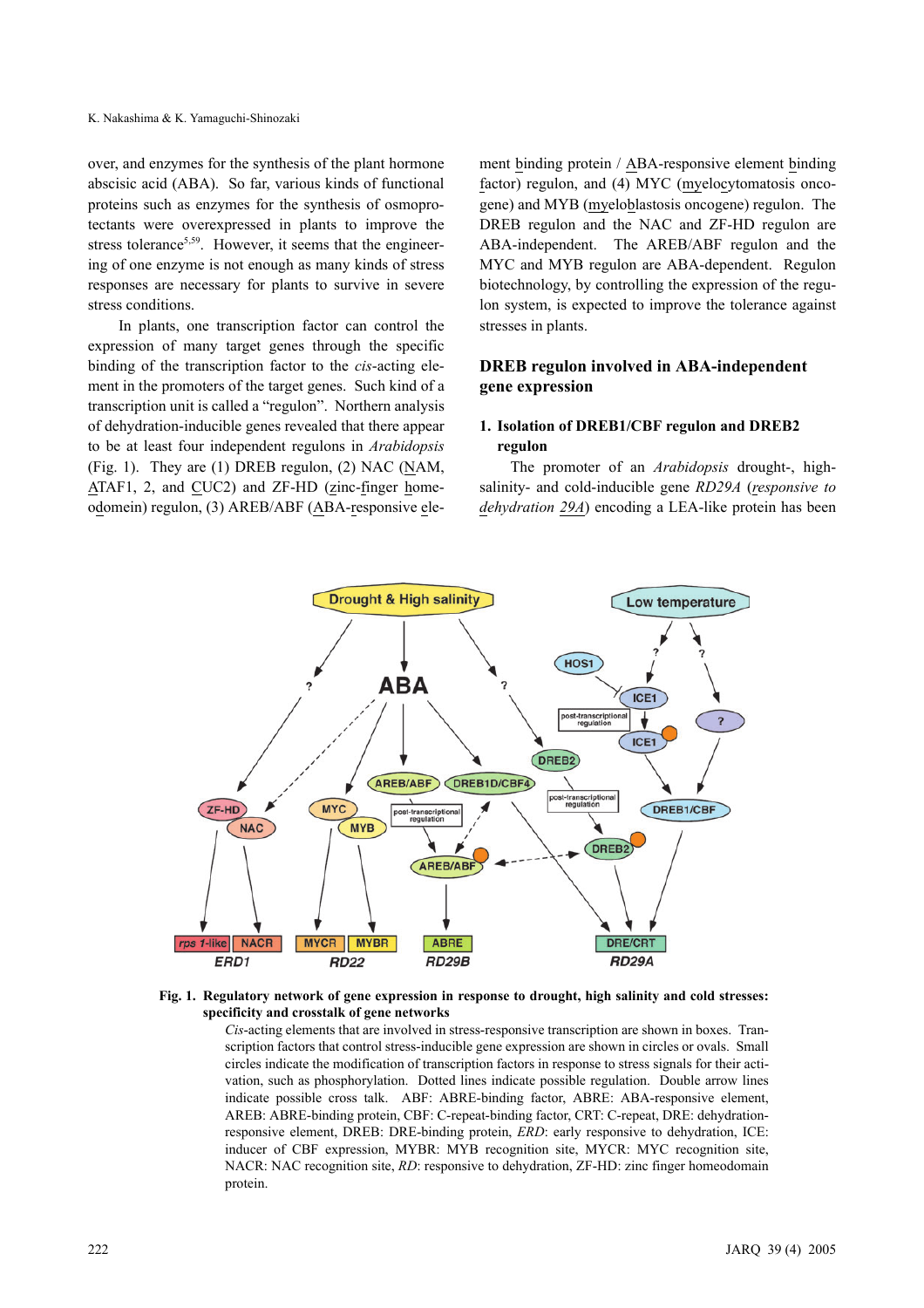found to contain two major *cis*-acting elements, the ABA-responsive element (ABRE) and the dehydrationresponsive element (DRE)/C-repeat (CRT), that are involved in stress-inducible gene expression $56$ . DRE/ CRT (CCGAC) is a *cis*-acting element that functions in ABA-independent gene expression in response to abiotic stress (Fig. 1). Transcription factors belonging to the AP2/ERF (APETALA2 / ethylene-responsive element binding factor) family that bind to DRE/CRT have been isolated and termed DREB1/CBF and DREB210,26,50. The conserved DNA-binding motif of DREB1/CBF and DREB2 is A/GCCGAC<sup>42</sup>. The *DREB1/CBF* genes are quickly and transiently induced by cold stress, and their products activate the expression of target stress-inducible genes. The *DREB2* genes are induced by dehydration, leading to the expression of various genes that are involved in drought-stress tolerance<sup>26</sup>.

#### **2. Improved stress tolerance of transgenic plants overexpressing** *DREB1***/***CBF*

Overexpression of *DREB1A/CBF3* in transgenic *Arabidopsis* plants showed increased tolerance to freezing, drought and high salt concentrations<sup>17,19,26</sup>, suggesting that the DREB1A/CBF3 proteins function without modification of the proteins in the development of stress tolerance. Many candidates for the DREB1A/CBF3 target genes have been identified using microarray<sup>9,30,45</sup>. Most of these target genes contain DRE- or DRE-related CCGAC core motif sequences in their promoter regions. We analyzed the expression of these candidate genes using RNA gel blot and identified more than 40 genes as the DREB1A downstream genes. Many of the products of these genes were proteins known to function against stress and were probably responsible for the stress tolerance of the transgenic plants. The downstream genes also included genes for transcription factors involved in further regulation of signal transduction and gene expression in response to stress.

The overexpression of the *DREB1/CBF* gene results in multiple biochemical changes associated with cold acclimation<sup>11</sup>: *DREB1A/CBF3*-expressing plants had elevated levels of proline (Pro) and total soluble sugars, including sucrose, raffinose, glucose, and fructose. Plants overexpressing *DREB1A/CBF3* also had elevated *P5CS* (for delta(1)-pyrroline-5-carboxylate synthase) transcript levels suggesting that the increase in Pro levels resulted, at least in part, from increased expression of the key Pro biosynthetic enzyme P5CS. These results lead us to propose that DREB1A/CBF3 integrates the activation of multiple components of the cold acclimation response.

Dwarfism is observed in transgenic *Arabidopsis* overexpressing *DREB1A/CBF3*, *DREB1B/CBF1*, *DREB1C/CBF2* or *DREB1D/CBF4*11,12,19,26. The development of dwarf phenotypes was also found in transgenic tomato overexpressing *Arabidopsis DREB1B/CBF1*, and it was prevented by exogenous application of gibberellin  $(GA)^{14}$ . These suggest that an inhibition of GA biosynthesis is a function common to the *DREB1/CBF* genes. However, microarray analysis did not detect the changes in transcript levels of GA-related genes in transgenic *Arabidopsis* overexpressing *DREB1A/CBF3*, *DREB1B/ CBF1*, or *DREB1C/CBF2*<sup>9</sup> . Recently, DREB1F is reported to be involved in the regulation of GA biosynthesis and stress tolerance<sup>29</sup>. It is not clear yet whether other DREB1/CBF proteins are related to GA synthesis or not.

In contrast to the *DREB1/CBF* genes, overexpression of *DREB2* in transgenic plants does not improve stress tolerance, suggesting that DREB2 proteins require posttranslational activation<sup>26</sup>. The DREB2 protein is expressed under normal growth conditions and is activated in the early stage of the osmotic stress response through posttranslational modification (Fig. 1).

#### **3. Regulation of the expression of DREB1/CBF regulon**

The *ICE1 (inducer of CBF expression 1*) gene was identified through the map-based cloning of the *Arabidopsis ice1* mutation, which affected the expression of the *DREB1A*/*CBF3* promoter-*LUC* (*luciferase*) transgene6 . *ICE1* encodes a MYC-type bHLH (basic helix-loophelix) transcription factor that regulates the expression of *DREB1A*/*CBF3* but not of other *DREB1*/*CBF* genes (Fig. 1). Overexpression of *ICE1* in transgenic plants resulted in improved freezing tolerance, supporting an important role for ICE1 in the cold-stress response. Molecular analysis of the *DREB1C/CBF2* promoter has identified multiple *cis*-acting elements that are involved in cold-inducible gene expression<sup>57</sup> (Imura et al., unpublished data). The DNA-binding protein has been cloned and shown to be a MYC-type bHLH transcription factor that is different from ICE1 (Imura et al., unpublished data). These results suggest the redundant involvement of MYC-type bHLH transcription factors in the up-regulation of the *DREB1/ CBF* genes. A cold signal is necessary for the activation of the ICE proteins but the mechanism of this signal remains to be solved. Analysis of the *cbf2* mutant, in which the *DREB1C/CBF2* gene was disrupted, indicated that DREB1C/CBF2 is a negative regulator of *DREB1A/ CBF3* and *DREB1B/CBF1* expression and plays a central role in stress tolerance in *Arabidopsis*<sup>35</sup>. These data suggest that the regulation of the expression of the *DREB1/ CBF* genes might be more complex than previously thought.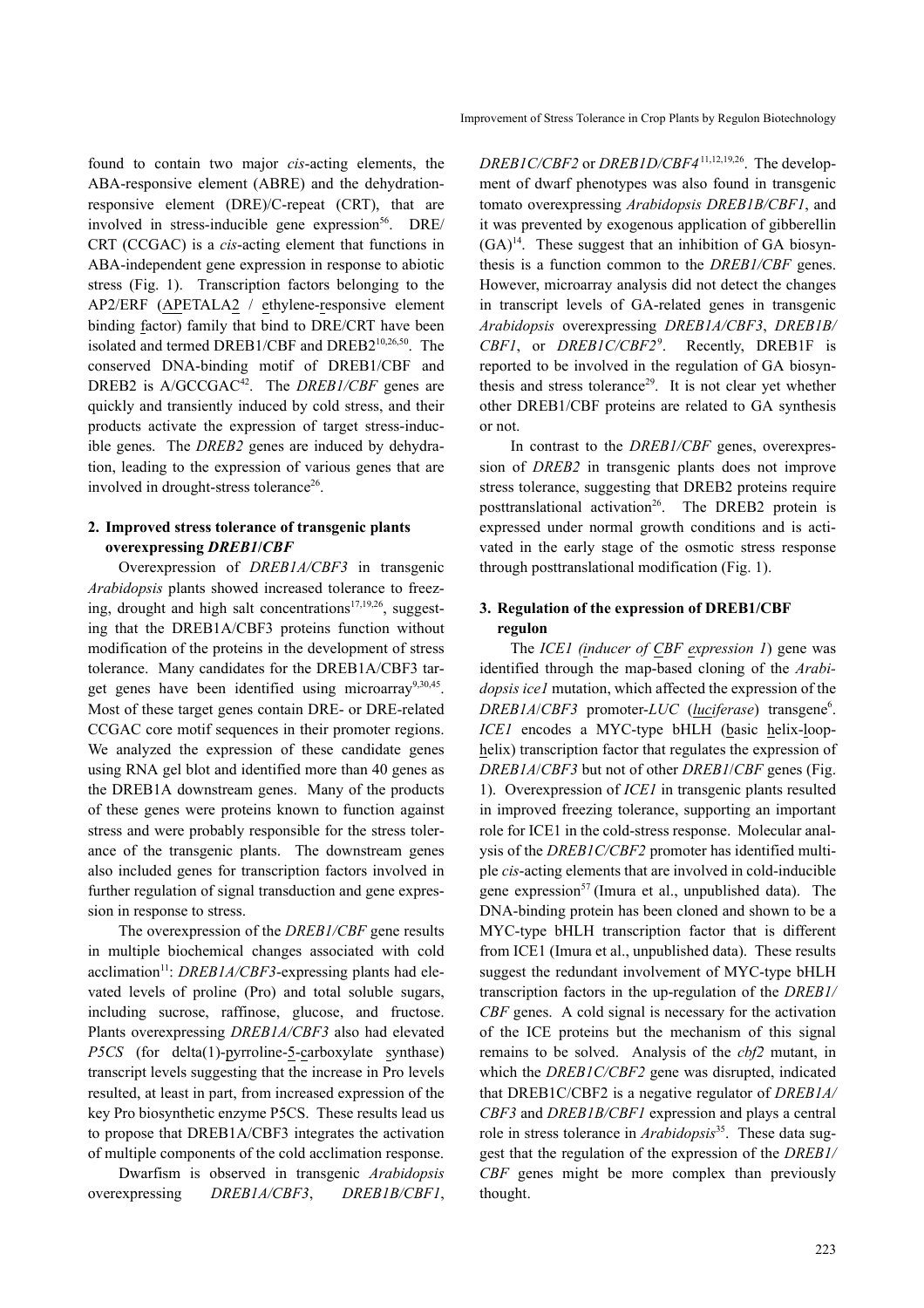#### **NAC and ZF-HD regulon involved in ABA-independent gene expression**

The *ERD1* (*early responsive to dehydration 1*) gene encoding a Clp (caseinolytic protease) protease regulatory subunit responds to dehydration and high salinity before the accumulation of ABA, suggesting the existence of an ABA-independent pathway in the dehydration stress response<sup>31</sup>. Analysis of the *ERD1* promoter identified two novel *cis*-acting elements that are involved in induction by dehydration stress<sup>49</sup>. Base substitution analysis showed that a 14-bp *rps1*-like region (CACTAAAT-TGTCAC) and a CATGTG motif are necessary for the induction of the *ERD1* gene in dehydrated plants (Fig. 1). Recently, we isolated three cDNA clones encoding proteins that bind to the 63-bp promoter region of *ERD1*, which contains the CATGTG motif  $52$  (Fig. 1). These three cDNA clones encode proteins which belong to the NAC transcription factor family including RD26. Microarray analysis of transgenic plants overexpressing the NAC genes revealed that several drought inducible genes were up-regulated in the transgenic plants, and the plants showed significantly increased drought tolerance. However, *ERD1* was not up-regulated in the transgenic plants. We recently isolated zinc-finger homeodomain (ZF-HD) transcription factors containing a homeodomain that can bind to the *rps1* site 1-like sequence using the yeast one-hybrid system. Overexpression of both NAC and ZF-HD proteins activated the expression of *ERD1* under unstressed normal growth conditions in the transgenic *Arabidopsis* plants.

### **AREB/ABF regulon involved in ABA-dependent gene expression**

ABRE (ABA-responsive elements: ACGTGG/TC) is a major *cis*-acting element in ABA-responsive gene expression (Fig. 1). Two ABRE motifs are important in the ABA-responsive expression of the *Arabidopsis* gene *RD29B* encoding a LEA-like protein<sup>53</sup>. The bZIP (basic leucine zipper) transcription factors ABRE-binding protein (AREB)/ABRE-binding factor (ABF) can bind to ABRE and activate ABA-dependent gene expression<sup>7,53</sup>. Activation of the AREB1 and AREB2 proteins has been shown to require an ABA-mediated modification<sup>53</sup>, which is probably ABA-dependent phosphorylation (Fig. 1). Overexpression of ABF3 or AREB2/ABF4 caused ABA hypersensitivity, reduced transpiration rate and enhanced drought tolerance of the transgenic plants<sup>18</sup>. The AREB1/ABF2 is reported to be an essential component of glucose signaling and its overexpression affects multiple stress tolerance including drought, salt and heat $^{22}$ .

### **MYC and MYB regulon involved in ABA-dependent gene expression**

The induction of the *Arabidopsis* drought-inducible gene *RD22* encoding a protein having a homology to an unidentified seed protein is mediated by ABA, and this gene requires protein biosynthesis for its ABA-dependent expression<sup>1</sup>. A MYC transcription factor, AtMYC2 (Ara*bidopsis thaliana* MYC 2), and a MYB transcription factor, AtMYB2 (*Arabidopsis thaliana* MYB 2), have been shown to bind *cis*-elements, MYCR (MYC-recognition site: CANNTG) and MYBR (MYB-recognition site: C/ TAACNA/G) in the *RD22* promoter and cooperatively activate *RD22*<sup>1</sup> (Fig. 1). These MYC and MYB proteins are synthesized after the accumulation of endogenous ABA, indicating that their role is in a late stage of the stress responses. Microarray analysis of MYC- and MYB-overexpressing transgenic plants revealed target genes for MYC and MYB, such as the alcohol dehydrogenase gene and ABA- or jasmonic-acid (JA)-inducible genes<sup>2</sup>. Overexpression of both AtMYC2 and AtMYB2 not only caused an ABA-hypersensitive phenotype but also improved the osmotic-stress tolerance of the transgenic plants<sup>2</sup>.

Recently, AtMYC2 transcription factors function as members of a MYC-based regulatory system conserved in dicotyledonous plants with a key role in JA-induced defense gene activation<sup>3,28</sup>. These reports highlight the crosstalk between biotic stress signaling and abiotic stress signaling.

#### **Crosstalk between the DREB regulon and the other regulons**

Many drought- and cold-inducible genes contain both DRE/CRT and ABRE motifs in their promoters. These *cis*-acting elements are thought to function independently. However, precise analysis of these *cis*-acting elements in the *RD29A* gene expression revealed that DRE/CRT functions cooperatively with ABRE as a coupling element in ABA-responsive gene expression in response to drought stress<sup>34</sup>. This indicates that there are interactions between the DREB regulon and the AREB/ ABF regulon (Fig. 1).

Recently, an osmotic-stress inducible *CBF4/*  $DREBID$  gene has been identified<sup>12</sup>. Genes of the *DREB1/CBF* family are mainly induced by cold stress, but the drought-inducible gene *CBF4/DREB1D* functions to provide crosstalk between DREB2 and DREB1/ CBF regulatory systems. The drought-inducible expres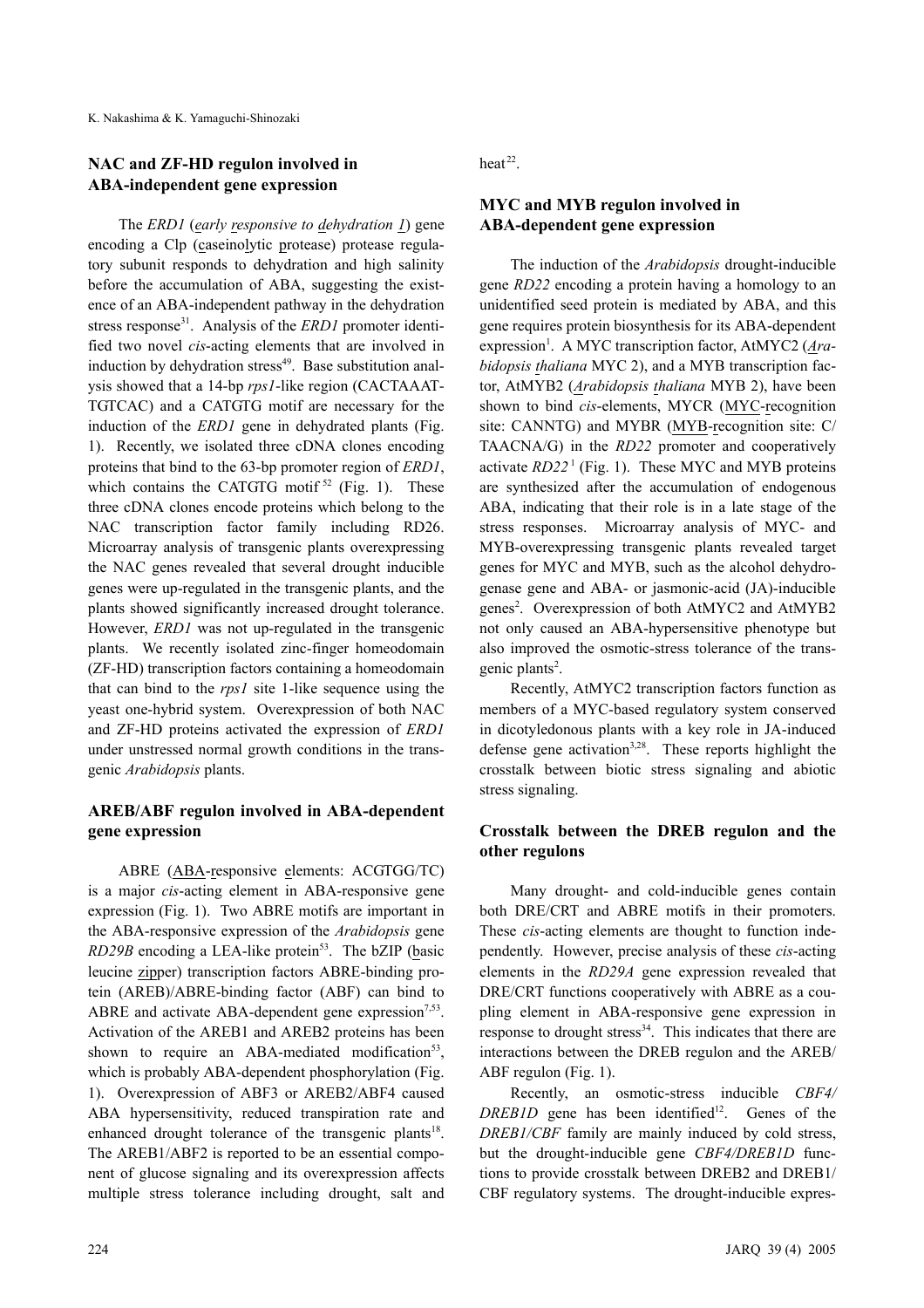sion of *CBF4/DREB1D* is controlled by ABA-dependent pathways, suggesting that CBF4/DREB1D may function in the slow response to drought that relies on the accumulation of ABA (Fig. 1). Moreover, ABA induces the *DREB1/CBF* gene transcription and subsequent induction of cold-regulated genes via the DRE/CRT promoter element<sup>24</sup>. A maize DRE-binding protein, DBF1, has been shown to function as a transcriptional activator of the *rab17 (responsive to abscisic acid 17)* promoter by  $ABA<sup>23</sup>$ . This also suggests the existence in some plants of an ABA-dependent pathway for the regulation of stress-inducible genes that involves DRE/CRT.

### **Gene expression in recovery process from abiotic stress in** *Arabidopsis*

Microarray analysis has revealed many genes that respond to rehydration after drought stress, indicating their involvement in the process of recovery from abiotic stress<sup>36</sup>. The products of these genes are thought to function not only in recovery from stress but also in cell growth and elongation. The expression and function of the rehydration-inducible *ERD5* gene encoding a proline dehydrogenase (ProDH) gene has been precisely analyzed. This gene is involved in the degradation of the proline that accumulates during dehydration<sup>32</sup>. Promoter analysis of the *ProDH* gene revealed an important *cis*acting element, ACTCAT, that is involved in rehydrationinducible gene expression $43$ . Many rehydration-inducible gene promoters contain the ACTCAT motif. Recently we showed that the ATB2 subgroup bZIP proteins functions as transcriptional activators in hypoosmolarity-responsive expression of the *ProDH* gene in *Arabidopsis*44. The molecular information in the process of recovery from abiotic stress may allow us to improve the resilient plants.



#### **Fig. 2. Collaboration for development of stress tolerant crops**

CGIAR: Consultative Group on International Agricultural Research, CIAT: International Center for Tropical Agriculture (Colombia), CIMMYT: International Maize and Wheat Improvement Center (Mexico), ICARDA: International Center for Agricultural Research in the Dry Areas (Syrian Arab Republic), ICRISAT: International Crops Research Institute for the Semi-Arid Tropics (India), IRRI: International Rice Research Institute (The Philippines), JIRCAS: Japan International Research Center for Agricultural Sciences (Japan).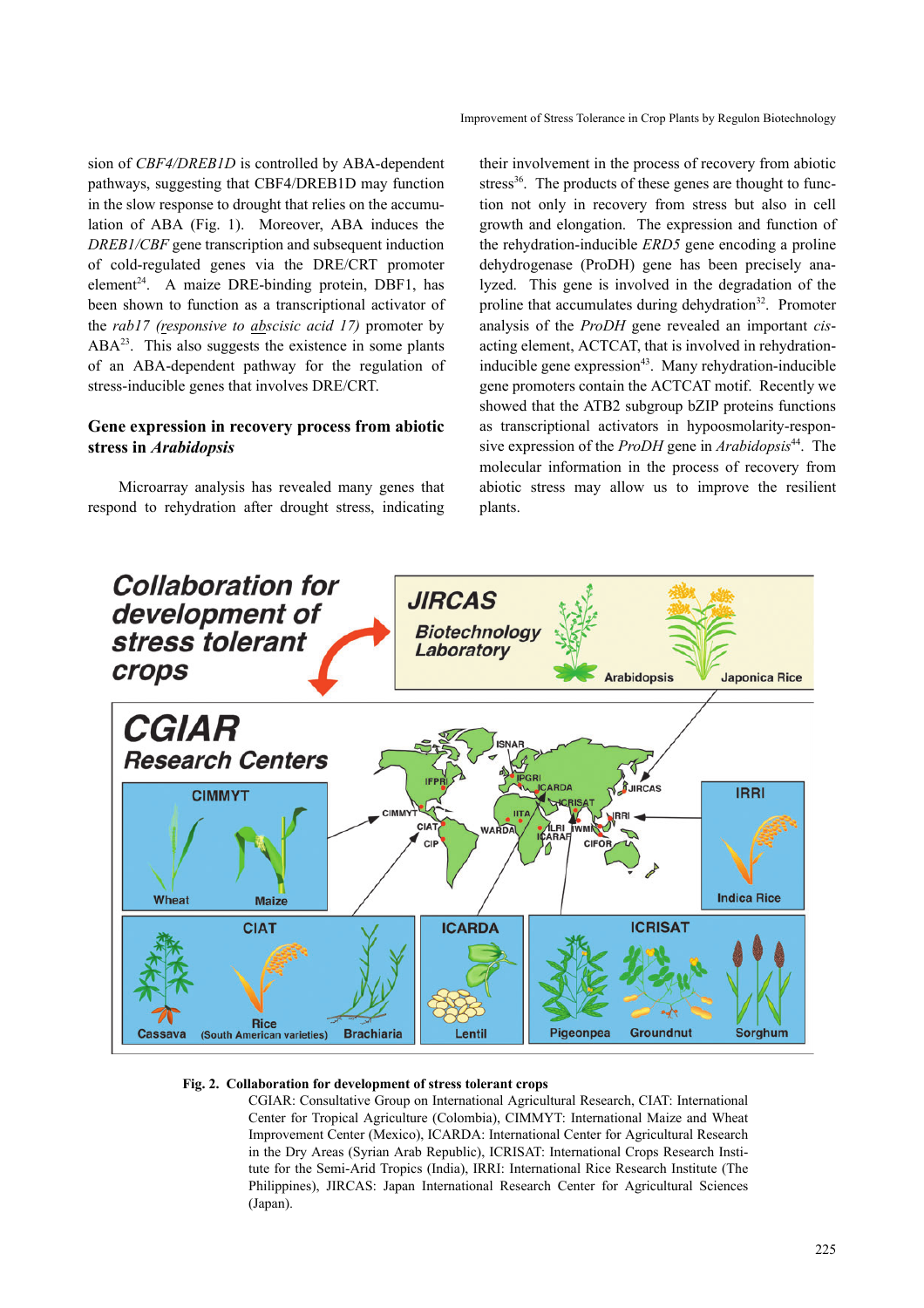| Transcription factor | Type           | Gene source                | Transgenic Species    | Promoter          | Tolerance                                                     | Reference      |
|----------------------|----------------|----------------------------|-----------------------|-------------------|---------------------------------------------------------------|----------------|
| DREB1A/CBF3          | AP2/ERF        | Arabidopsis                | Arabidopsis           | 35S, RD29A        | Freezing, salt, and drought                                   | 11, 19, 26     |
|                      |                |                            | Wheat                 | RD <sub>29A</sub> | Drought                                                       | 39             |
|                      |                |                            | Tobacco               | 35S, RD29A        | Freezing and drought                                          | $\overline{c}$ |
|                      |                |                            | <b>Brassica</b> napus | 35S               | Freezing and drought                                          | 59<br>16,      |
| DREB1B/CBF1          | AP2/ERF        | Arabidopsis                | Arabidopsis           | 35S               | Freezing                                                      | 11, 17         |
|                      |                |                            | Tomato                | 35S, HVA22        | Drought, chilling, and oxidative stress                       | 13, 14, 25     |
|                      |                |                            | Strawberry            | 35S               | Freezing                                                      | 37             |
|                      |                |                            | Brassica napus        | 35S               | Freezing and drought                                          | 16,59          |
| DREBIC/CBF2          | AP2/ERF        | Arabidopsis                | Brassica napus        | 35S               | Freezing and drought                                          | 16,59          |
| DREBID/CBF4          | AP2/ERF        | Arabidopsis                | Arabidopsis           | 35S               | Freezing and drought                                          | $\overline{2}$ |
| <b>DREBIF/DDF</b>    | AP2/ERF        | Arabidopsis                | Arabidopsis           | 35S               | High salinity                                                 | 29             |
| ZmDREB1              | AP2/ERF        | Maize                      | Arabidopsis           | 35S               | Drought and freezing                                          | $\Theta$       |
| <b>OSDREBIA</b>      | AP2/ERF        | Rice                       | Arabidopsis           | 35S               | Drought, salt, and freezing                                   | $\infty$       |
| <b>Tsil</b>          | AP2/ERF        | Tobacco                    | Tobacco               | 35S               | Salt                                                          | 38             |
| <b>JERF1</b>         | AP2/ERF        | Tomato                     | Tobacco               | 35S               | Salt                                                          | 58             |
| ICE1                 | HTH            | Arabidopsis                | Arabidopsis           | Superpromoter*    | Freezing                                                      | $\circ$        |
| AtMYC2 & AtMYB2      | MYC & MYB      | Arabidopsis                | Arabidopsis           | 35S               | Osmotic stress                                                | $\sim$         |
| CpMYB10              | <b>MYB</b>     | Craterostigma plantagineum | Arabidopsis           | 35S               | Drought and salt                                              | 55             |
| Osmyb4               | <b>MYB</b>     | Rice                       | Arabidopsis           | 35S               | Cold and freezing tolerance                                   | 54             |
| AREB1/ABF2           | bZIP           | Arabidopsis                | Arabidopsis           | 35S               | Drought, salt, heat, and oxidative stress                     | 22             |
| AREB2/ABF4           | bZP            | Arabidopsis                | Arabidopsis           | 35S               | Drought, salt, chilling, freezing, heat, and oxidative stress | 18,22          |
| ABF3                 | bZIP           | Arabidopsis                | Arabidopsis           | 35S               | Drought, salt, chilling, freezing, heat, and oxidative stress | 18, 22         |
| ABI5                 | bZIP           | Arabidopsis                | Arabidopsis           | 35S               | Water stress                                                  | 27             |
| ABI3 (plus ABA)      | $\overline{P}$ | Arabidopsis                | Arabidopsis           | 35S               | Freezing                                                      | 51             |
| SCOF-1               | Zn finger      | Soybean                    | Arabidopsis           | 35S               | Low temperature stress                                        | $\overline{z}$ |
|                      |                |                            | Tobacco               | 35S               | Low temperature stress                                        | $\overline{c}$ |
| STZ                  | Zn finger      | Arabidopsis                | Arabidopsis           | 35S               | Drought                                                       | $\frac{4}{5}$  |
| ANAC019/ANAC         | NAC            | Arabidopsis                | Arabidopsis           | 35S               | Drought                                                       | 52             |
| ANAC055/AtNAC3       | <b>NAC</b>     | Arabidopsis                | Arabidopsis           | 35S               | Drought                                                       | 52             |
| ANAC072/RD26         | <b>NAC</b>     | Arabidopsis                | Arabidopsis           | 35S               | Drought                                                       | 52             |

#### K. Nakashima & K. Yamaguchi-Shinozaki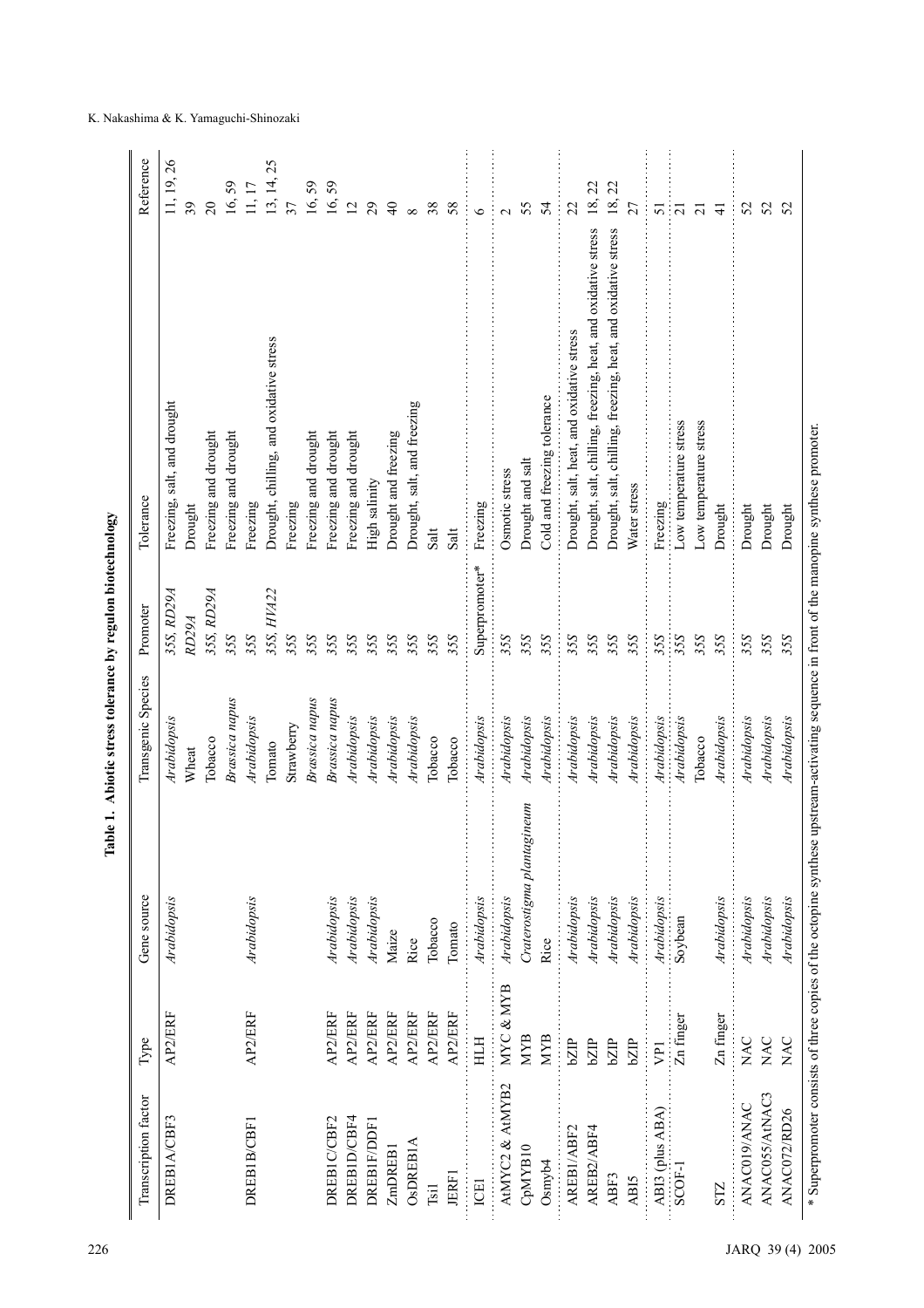#### **Application of regulon biotechnology to improve stress tolerance in crop plants**

The orthologous genes of *DREB1/CBF* have been found in many crop plants such as canola, broccoli, tomato, alfalfa, wheat, barley, corn, and rice $59$ . These indicate that the DREB1/CBF regulon system is ubiquitous in the plant kingdom, and the "DREB technology" with controlling the expression of the DREB1/CBF regulon system is expected to improve the tolerance against stresses in crop plants. So far the *DREB1/CBF* genes of *Arabidopsis* have been successfully used to engineer abiotic stress tolerance in a number of different species (Table 1). For example, constitutive overexpression of the *Arabidopsis DREB1/CBF* genes in canola results in increased freezing tolerance<sup>16</sup> and drought tolerance<sup>59</sup>.

We have isolated rice orthologs for DREB1/CBF and DREB2, four OsDREB1s and one OsDREB2, in the rice genome sequence and they function in stress-inducible gene expression<sup>8</sup>. Overexpression of OsDREB1A in *Arabidopsis* revealed that this gene has a similar function to that of its *Arabidopsis* homolog in stress-responsive gene expression and stress tolerance. This indicates that similar transcription factors function in dicotyledons and monocotyledons. A novel DREB1/CBF transcription factor ZmDREB1A was also identified in Zea mays<sup>40</sup>. The ZmDREB1A was involved in cold-responsive gene expression and overexpression of the *ZmDREB1A* gene in *Arabidopsis* which resulted in increased drought and freezing tolerance.

However, constitutive overexpression of the *DREB1/CBF* genes in plants showed dwarf phenotype $11,26$ . To overcome these problems, stressinducible promoters that have low background expression under normal growth condition have been used in conjunction with the *DREB1/CBF* genes to achieve increased stress tolerance without the growth retardation<sup>19,25</sup>. Constitutive overexpression of *Arabidopsis DREB1A/CBF3* improved drought- and low-temperature stress tolerance in tobacco<sup>20</sup>. The stress-inducible *RD29A* promoter minimized the negative effects on the plant growth in tobacco. Furthermore, we detected overexpression of stress-inducible target genes of DREB1A/ CBF3 in tobacco. The *Arabidopsis DREB1A/CBF3* gene was placed under control of the *RD29A* promoter and transferred via biolistic transformation into bread wheat<sup>39</sup>. Plants expressing the *DREB1A/CBF3* gene demonstrated substantial resistance to water stress in comparison through checks under experimental greenhouse conditions, manifested by a 10-day delay in wilting when water was withheld. These results indicate that a combination of the *RD29A* promoter and *DREB1A* is useful for improvement of various kinds of transgenic plants that are tolerant to environmental stress.

Now we collaborate with many research groups to improve stress tolerant crop plants utilizing regulon biotechnology (Fig. 2). We hope the results of these collaborative studies will contribute to the sustainable food production in developing countries and help to prevent the global-scale environmental damage.

#### **References**

- 1. Abe, H. et al. (1997) Role of Arabidopsis MYC and MYB homologs in drought- and abscisic acid-regulated gene expression. *Plant Cell,* **9**, 1859–1868.
- 2. Abe, H. et al. (2003) Arabidopsis AtMYC2 (bHLH) and AtMYB2 (MYB) function as transcriptional activators in abscisic acid signaling. *Plant Cell,* **15**, 63–78.
- 3. Boter, M. et al. (2004) Conserved MYC transcription factors play a key role in jasmonate signaling both in tomato and *Arabidopsis*. *Genes Dev.,* **18**, 1577–1591.
- Bray, E. A. (1997) Plant responses to water deficit. *Trends Plant Sci.,* **2**, 48–54.
- 5. Chen, T. H. & Murata, N. (2002) Enhancement of tolerance of abiotic stress by metabolic engineering of betaines and other compatible solutes. *Curr. Opin. Plant Biol.,* **5**, 250–257.
- 6. Chinnusamy, V. et al. (2003) ICE1: a regulator of coldinduced transcriptome and freezing tolerance in *Arabidopsis*. *Genes Dev.,* **17**, 1043–1054.
- 7. Choi, H. -I. et al. (2000) ABFs, a family of ABA-responsive element binding factors. *J. Biol. Chem.,* **275**, 1723– 1730.
- 8. Dubouzet, J. G. et al. (2003) *OsDREB* genes in rice, *Oryza sativa* L., encode transcription activators that function in drought-, high salt- and cold- responsive gene expression. *Plant J.,* **33**, 751–763.
- 9. Fowler, S. & Thomashow, M. F. (2002) Arabidopsis transcriptome profiling indicates that multiple regulatory pathways are activated during cold acclimation in addition to the CBF cold response pathway. *Plant Cell,* **14**, 1675–1690.
- 10. Gilmour, S. J. et al. (1998) Low temperature regulation of *Arabidopsis* CBF family of AP2 transcriptional activators as an early step in cold-induced *COR* gene expression. *Plant J.,* **16**, 433–442.
- 11. Gilmour, S. J. et al. (2000) Overexpression of the Arabidopsis *CBF3* transcriptional activator mimics multiple biochemical changes associated with cold acclimation. *Plant Physiol.,* **124**, 1854–1865.
- 12. Haake, V. et al. (2002) Transcription factor CBF4 is a regulator of drought adaptation in Arabidopsis. *Plant Physiol.,* **130**, 639–648.
- 13. Hsieh, T. H. et al. (2002) Tomato plants ectopically expressing Arabidopsis CBF1 show enhanced resistance to water deficit stress. *Plant Physiol.,* **130**, 618–626.
- 14. Hsieh, T. H. et al. (2002) Heterology expression of the Arabidopsis *C-repeat/dehydration response element binding factor* 1 gene confers elevated tolerance to chilling and oxidative stresses in transgenic tomato. *Plant*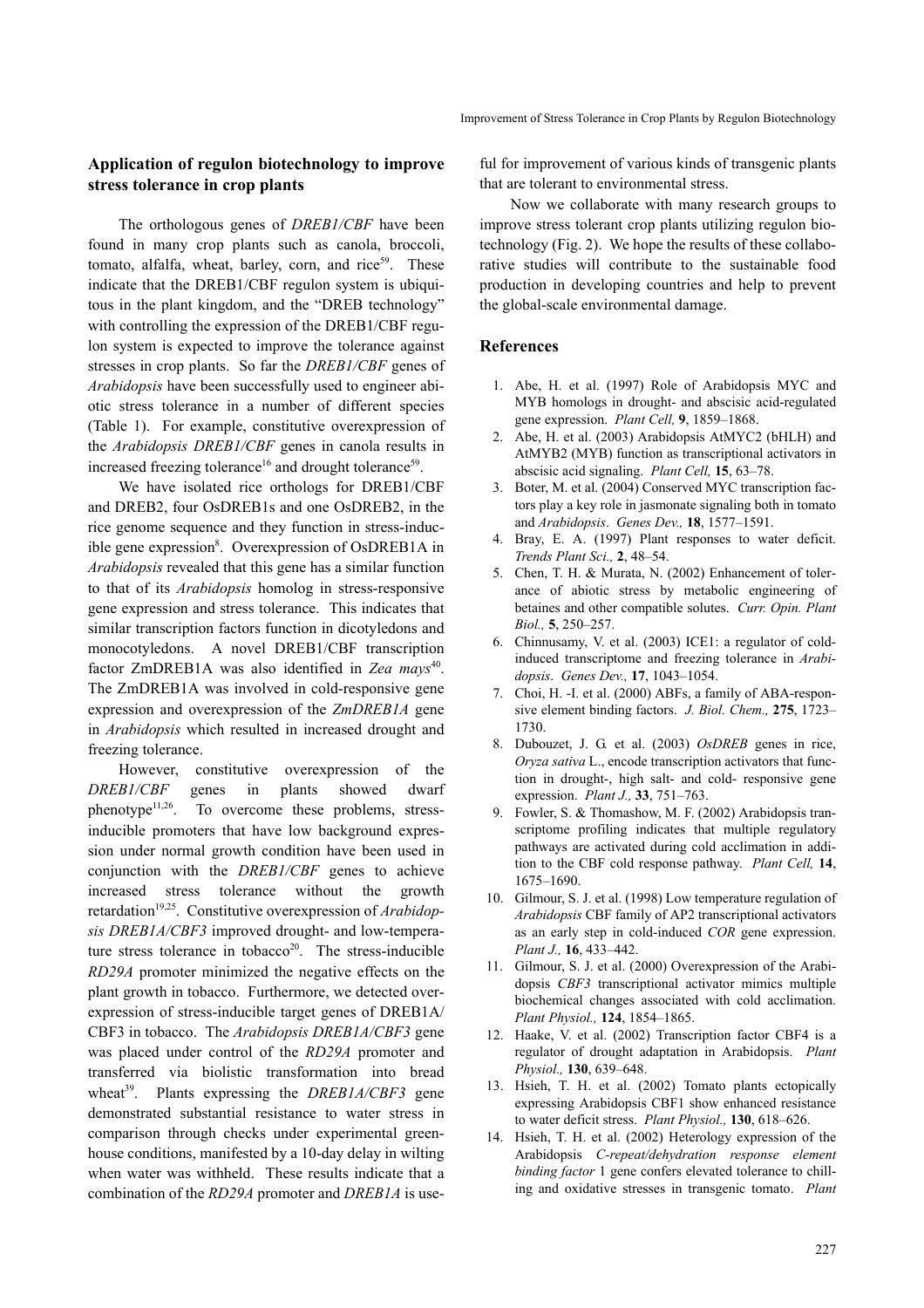K. Nakashima & K. Yamaguchi-Shinozaki

*Physiol.,* **129**, 1086–1094.

- 15. Ingram, J. & Bartels, D. (1996) The molecular basis of dehydration tolerance in plants. *Ann. Rev. Plant Physiol. Plant Mol. Biol.,* **47**, 377–403.
- 16. Jaglo, K. R. et al. (2001) Components of the Arabidopsis C-repeat/dehydration-responsive element binding factor cold-response pathway are conserved in *Brassica napus* and other plant species. *Plant Physiol.,* **127**, 910–917.
- 17. Jaglo-Ottosen, K. R. et al. (1998) *Arabidopsis CBF1* overexpression induces *COR* genes and enhances freezing tolerance. *Science*, **280**, 104–106.
- 18. Kang, J. Y. et al. (2002) Arabidopsis basic leucine zipper proteins that mediate stress-responsive abscisic acid signaling. *Plant Cell,* **14**, 343–357.
- 19. Kasuga, M. et al. (1999) Improving plant drought, salt, and freezing tolerance by gene transfer of a single stressinducible transcription factor. *Nat. Biotechnol.,* **17**, 287– 291.
- 20. Kasuga, M. et al. (2004) A combination of the *Arabidopsis* DREB1A gene and stress-inducible *rd29A* promoter improved drought- and low-temperature stress tolerance in tobacco by gene transfer. *Plant Cell Physiol.*, **45**, 346– 350.
- 21. Kim, J. C. et al. (2001) A novel cold-inducible zinc finger protein from soybean, SCOF-1, enhances cold tolerance in transgenic plants. *Plant J.,* **25**, 247–259.
- 22. Kim, S. et al. (2004) ABF2, an ABRE-binding bZIP factor, is an essential component of glucose signaling and its overexpression affects multiple stress tolerance. *Plant J.,* **40,** 75–87.
- 23. Kizis, D. & Pages, M. (2002) Maize DRE-binding proteins DBF1 and DBF2 are involved in *rab17* regulation through the drought-responsive element in an ABAdependent pathway. *Plant J.,* **30**, 679–689.
- 24. Knight, H. et al. (2004) Abscisic acid induces *CBF* gene transcription and subsequent induction of cold-regulated genes via the CRT promoter element. *Plant Physiol.,* **135**, 1710–1717.
- 25. Lee, J. T. et al. (2003) Expression of Arabidopsis CBF1 regulated by an ABA/stress inducible promoter in transgenic tomato confers stress tolerance without affecting yield. *Plant Cell Environ.,* **26**, 1181–1190.
- 26. Liu, Q. et al. (1998) Two transcription factors, DREB1 and DREB2, with an EREBP/AP2 DNA binding domain separate two cellular signal transduction pathways in drought- and low-temperature-responsive gene expression, respectively, in Arabidopsis. *Plant Cell*, **10**, 1391– 1406.
- 27. Lopez-Molina, L., Mongrand, S. & Chua, N. -H. (2001) A postgermination developmental arrest checkpoint is mediated by abscisic acid and requires the ABI5 transcription factor in *Arabidopsis*. *Proc. Natl. Acad. Sci. USA,* **98**, 4782–4787.
- 28. Lorenzo, O. et al. (2004) *JASMONATE-INSENSITIVE1* encodes a MYC transcription factor essential to discriminate between different jasmonate-regulated defense responses in Arabidopsis. *Plant Cell*, **16**, 1938–1950.
- 29. Magome, H. et al. (2004) *dwarf* and *delayed-flowering 1*, a novel *Arabidopsis* mutant deficient in gibberellin biosynthesis because of overexpression of a putative AP2 transcription factor. *Plant J.,* **37**, 720–729.
- 30. Maruyama, K. et al. (2004) Identification of cold-inducible downstream genes of the *Arabidopsis* DREB1A/ CBF3 transcriptional factor using two microarray systems. *Plant J.,* **38**, 982–993.
- 31. Nakashima, K. et al. (1997) A nuclear gene, *erd1*, encoding a chloroplast-targeted Clp protease regulatory subunit homolog is not only induced by water stress but also developmentally up-regulated during senescence in *Arabidopsis thaliana*. *Plant J.,* **12**, 851–861.
- 32. Nakashima, K. et al. (1998) A gene encoding proline dehydrogenase is not only induced by proline and hypoosmolarity, but is also developmentally regulated in the reproductive organs of Arabidopsis. *Plant Physiol.,* **118**, 1233–1241.
- 33. Nakashima, K. & Yamaguchi-Shinozaki, K. (2002) Use of β-glucuronidase (GUS) to show dehydration and highsalt gene expression. *In* Molecular methods of plant analysis, Vol. 22, eds. Jackson, J. F. & Linskens, H. F., Springer-Verlag Berlin, Germany, 37–61.
- 34. Narusaka, Y. et al. (2003) Interaction between two cisacting elements, ABRE and DRE, in ABA-dependent expression of *Arabidopsis rd29A* gene in response to dehydration and high-salinity stresses. *Plant J.,* **34**, 137– 148.
- 35. Novillo, F. et al. (2004) CBF2/DREB1C is a negative regulator of *CBF1/DREB1B* and *CBF3/DREB1A* expression and plays a central role in stress tolerance in *Arabidopsis*. *Proc. Natl. Acad. Sci. USA,* **101**, 3985–3990.
- 36. Oono, Y. et al. (2003) Monitoring expression profiles of *Arabidopsis* gene expression during rehydration process after dehydration using ca. 7000 full-length cDNA microarray. *Plant J.,* **34**, 868–887.
- 37. Owens, C. L. et al. (2002) CBF1 orthologs in sour cherry and strawberry and the heterologous expression of CBF1 in strawberry. *J. Am. Soc. Hortic. Sci.,* **127**, 489–494.
- 38. Park, J. M. et al. (2001) Overexpression of the tobacco *Tsi1* gene encoding an EREBP/AP2-type transcription factor enhances resistance against pathogen attack and osmotic stress in tobacco. *Plant Cell,* **13**, 1035–1046.
- 39. Pellegrineschi, A. et al. (2004) Stress-induced expression in wheat of the *Arabidopsis thaliana DREB1A* gene delays water stress symptoms under greenhouse conditions. *Genome*, **47**, 493–500.
- 40. Qin, F. et al. (2004) Cloning and functional analysis of a novel DREB1/CBF transcription factor involved in coldresponsive gene expression in *Zea mays* L. *Plant Cell Physiol.,* **45**, 1042–1052.
- 41. Sakamoto, H. et al. (2004) Arabidopsis Cys2/His2-type zinc-finger proteins function as transcription repressors under drought, cold, and high-salinity stress conditions. *Plant Physiol.,* **136**, 2734–2746.
- 42. Sakuma, Y. et al. (2002) DNA-binding specificity of the ERF/AP2 domain of *Arabidopsis* DREBs, transcription factors involved in dehydration- and cold-inducible gene expression. *Biochem. Biophys. Res. Com.,* **290**, 998– 1009.
- 43. Satoh, R. et al. (2002) ACTCAT, a novel cis-acting element for proline- and hypoosmolarity-responsive expression of the *ProDH* gene encoding proline dehydrogenase in Arabidopsis. *Plant Physiol.,* **130**, 709–719.
- 44. Satoh, R. et al. (2004) A novel subgroup of bZIP proteins